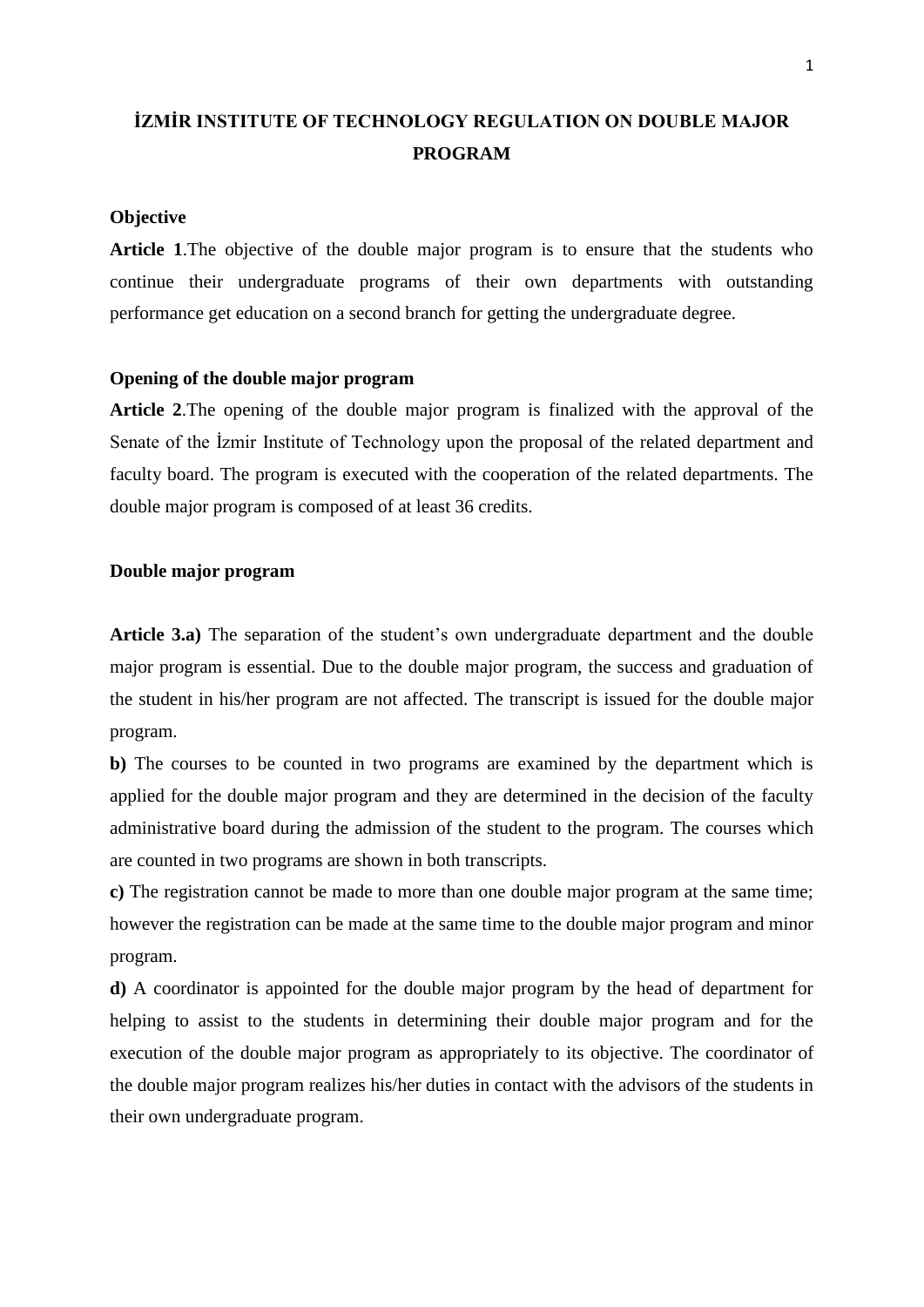**e)** The student in the double major program can make transfer to the double major program when s/he meets the appropriate conditions for the admission through transfer within the institution in the major program.

**f)** The students who are admitted to the double major program are subject to the IzTech Regulation on Undergraduate Education and IzTech Regulation on Registration-Admission Affairs.

## **Application and Admission Conditions for the Double Major Program**

**Article 4.a)** The quotas for the double major programs are announced with the decision of the related Faculty Administrative Board by the head of department at least two weeks before the registration renewal date by determining as 20% of the success ranking in the related class of the major diploma program on the condition that the Cumulative Grade Point Average is at least 3,00.

**b**) The student can apply to the announced double major program at earliest at the beginning of the 3rd semester of his/her own undergraduate program and at latest at the beginning of the 5<sup>th</sup> semester of his/her own undergraduate program.

**c)** The student whose Cumulative Grade Point Averages in the major and minor program are 3.00 or over can make the application to the related double major program of the department offering the minor program that s/he follows without considering the number of the semesters. **d)** For the student to make application to the double major program;

**1-**S/he is required to successfully complete all courses in the education plan till the semester in which she makes application. (The students having the grade of W should succeed in that course till the semester in which s/he makes application.)

**2-** It is required that the cumulative grade point average in the major program at the time of the application should be at least 3,00 and the student should be at upper 20% in terms of the success ranking in the related class of the major diploma program.

However, out of the students not taking place in the upper 20% in terms of the success ranking and whose cumulative grade point average is at least 3,00 in the major program, the students having the score not being less than the base score in the related year of the program in which the double major will be made can apply to the double major program.

**e)** The applications can be made to the Registrar's Office with the petition transcript at the dates mentioned in the academic calendar. The students whose applications are accepted with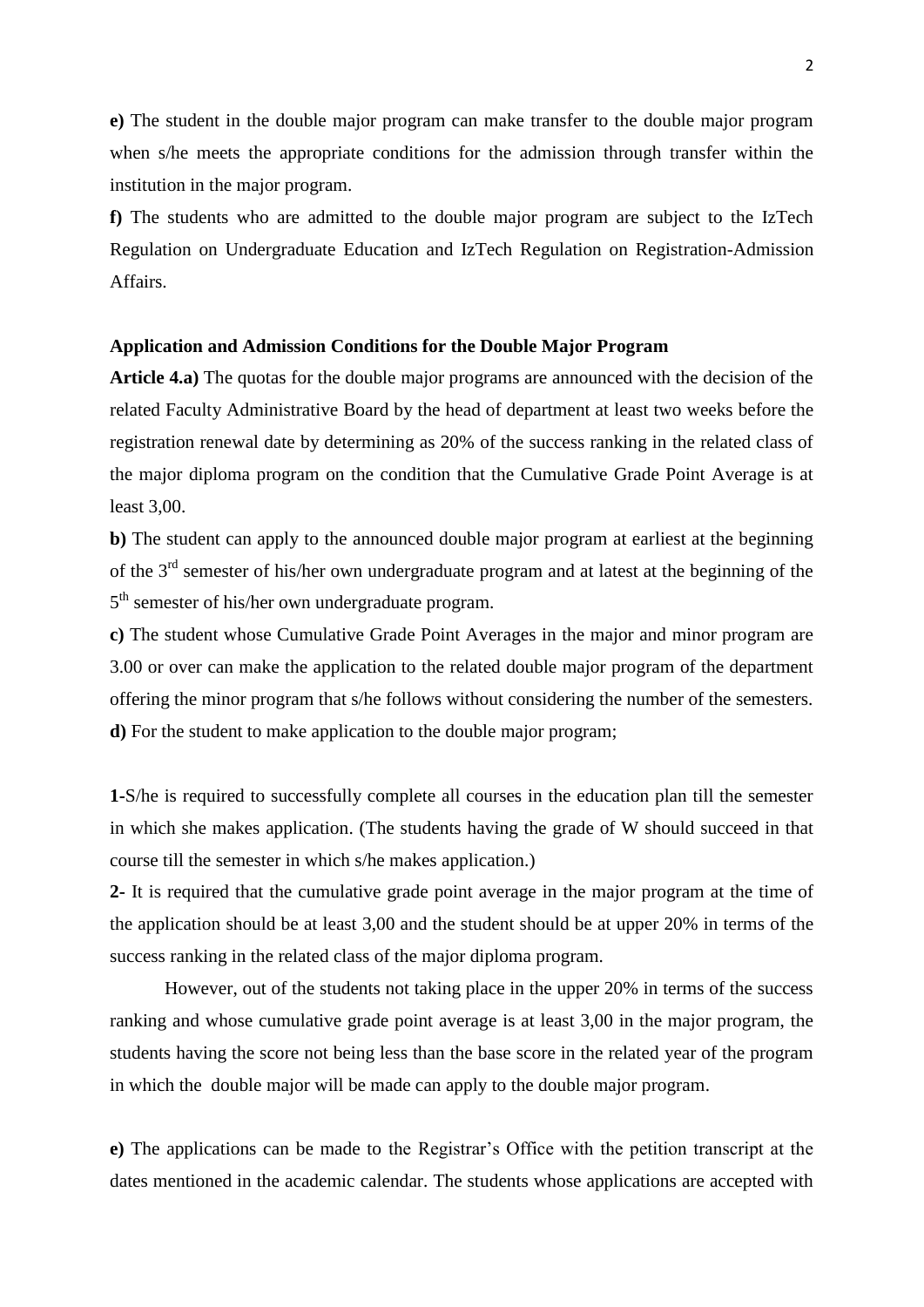the decision of the faculty administrative board are notified to the Registrar's Office within the period of adding and dropping courses.

## **Conditions of being considered on leave**

**Article 5.a)** In case a student registered to the double major program is considered on leave in the major program that s/he follows, s/he is also considered on leave in the double major program.

**b)** Students may be granted a leave of absence for the semester by recommendation of the department offering the double major program and approval of the concerned Faculty Administrative Board in cases where they cannot take courses due to academic reasons such as the course not being offered in the double major program or overlapping courses.

# **Success and Graduation**

**Article 6.a)** The student can leave the double major program at his/her own request. How the courses that are taken by the students who are excluded from the double major program with the decision of the faculty administrative board or drops out at their own requests is determined by the faculty administrative board. The courses in which the student succeeds but which are not accepted in the major program but are accepted in the double major program take place in the transcript and diploma annex without being included to the cumulative grade point average.

**b)** The Cumulative Grade Point Average of the student in the double major program to which s/he is registered can fall below 2,5 only for once. The student whose Cumulative Grade Point Average fall below 2,5 for the second time is dropped out from the double major program.

**c)** The student who does not take courses from the double major program successively for two semesters is dropped out from the double major program.

**d)** When the student leaves the double major program, s/he is not required to repeat the courses of the double major program in which s/he fails.

**e)** The students who graduate from the major diploma program and continue to the double major program continue to pay the tuition fee belonging to the department in which they are doing double major during this period and considering the date at which they made their registrations to the major program.